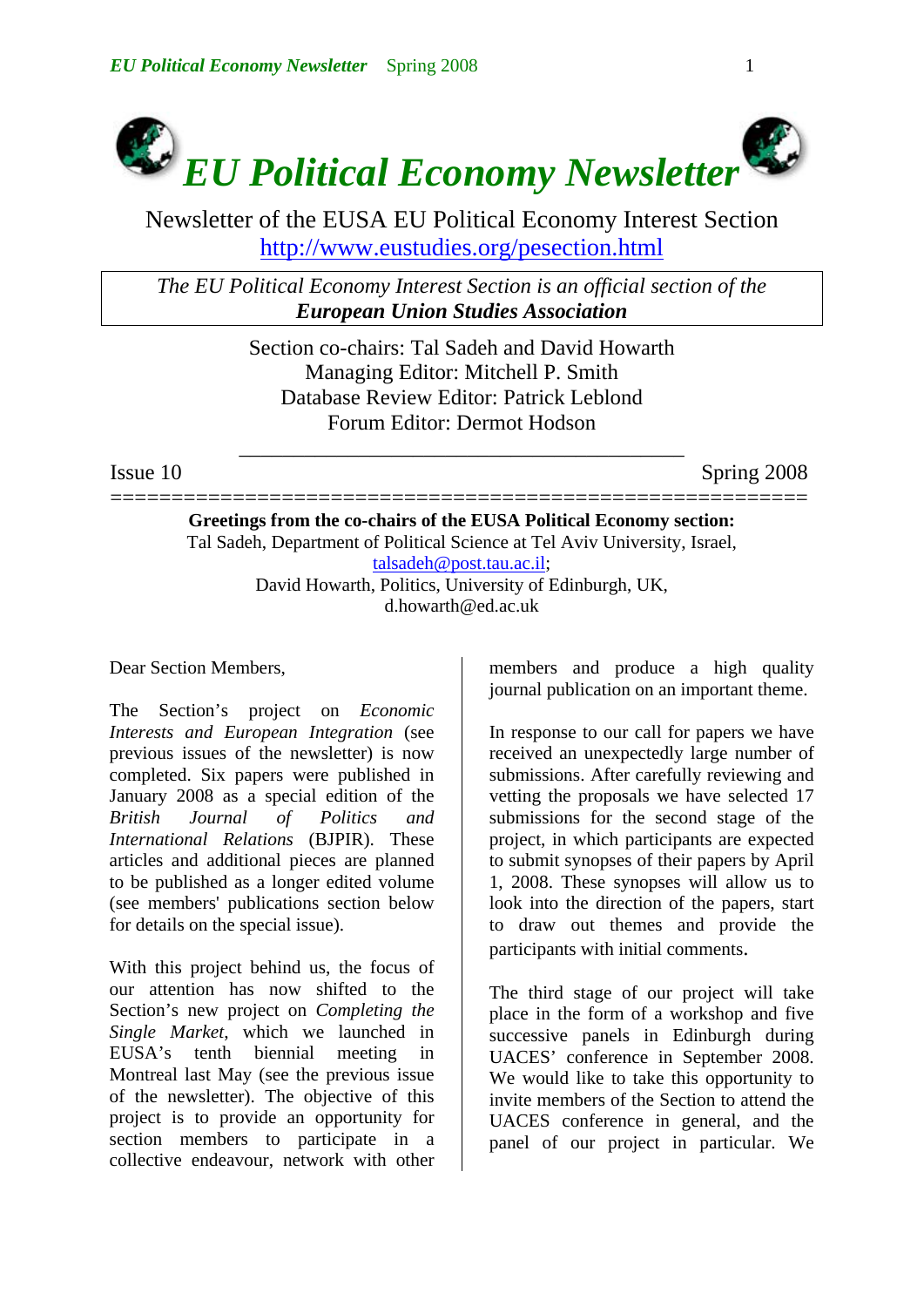regard the engagement in the project of the wider Section membership as a priority.

For the fourth stage of the project we plan to select only 10-12 of the drafts presented at the workshop and conference. We will send revised versions of these drafts to external reviewers. Their reports will be used to select the final set of papers to be included in a special issue of a leading academic journal.

It is also our intention to organize panels at the 2009 EUSA meeting based on the project's papers. Stefanie Walter, our website editor, has already posted a report on the project's progress, and we plan to keep providing updates.

Indeed, thanks to Stefanie our web site now has a lively page advertising various calls for papers of interest to our members. We encourage you to browse this page and to inform Stefanie of relevant conferences, seminars workshops, prizes and competitions.

Another ongoing project is organized by Amy Verdun and Henrik Enderlein on *EMU after 10 years: What have we* 

# Data Resources Review

### **Comparative Study of Electoral Systems**

## Patrick Leblond HEC Montreal

For those PE scholars interested in using electoral variables in their analyses, there is a useful database that provides data on a comparative basis: Comparative Study of Electoral Systems [\(www.cses.org](http://www.cses.org/)). It contains data from post-election (and in some cases pre-election) surveys for contests held between 1996-2001 (module 1) and 2001-2006 (module 2) for the following countries: Albania, Australia, Belgium, Brazil, Bulgaria, Canada, Chile,

*learned in Political Science?* Having circulated a call for papers last May, 14 scholars of EMU were invited to participate in a special workshop in Berlin late in April. Following this workshop, contributions will be published as a special edition of the *Journal of European Public Policy*.

We would like to thank all of you for being so responsive to the Section's various calls for papers, and for maintaining its reputation as the most active EUSA interest section, with the most engaged membership. We wish you all a fruitful and productive spring.

David and Tal

| Also in this issue              |  |
|---------------------------------|--|
| Data resources                  |  |
| Forum                           |  |
| Recent publications by members  |  |
| Members' News                   |  |
| Call for newsletter submissions |  |

======================================================== Czech Republic, Denmark, Finland, France, Germany, Great Britain, Hong Kong, Hungary, Iceland, Ireland, Israel, Italy, Japan, Korea, Kyrgyzstan, Mexico, Netherlands, New Zealand, Norway, Peru, Philippines, Poland, Portugal, Romania, Russia, Slovenia, Spain, Sweden, Switzerland, Taiwan, United States.

## **Content**

The datasets (modules 1 and 2) combine the country survey results into one file, which makes it possible to perform comparative analyses. They contain microlevel, district-level and macro-level variables.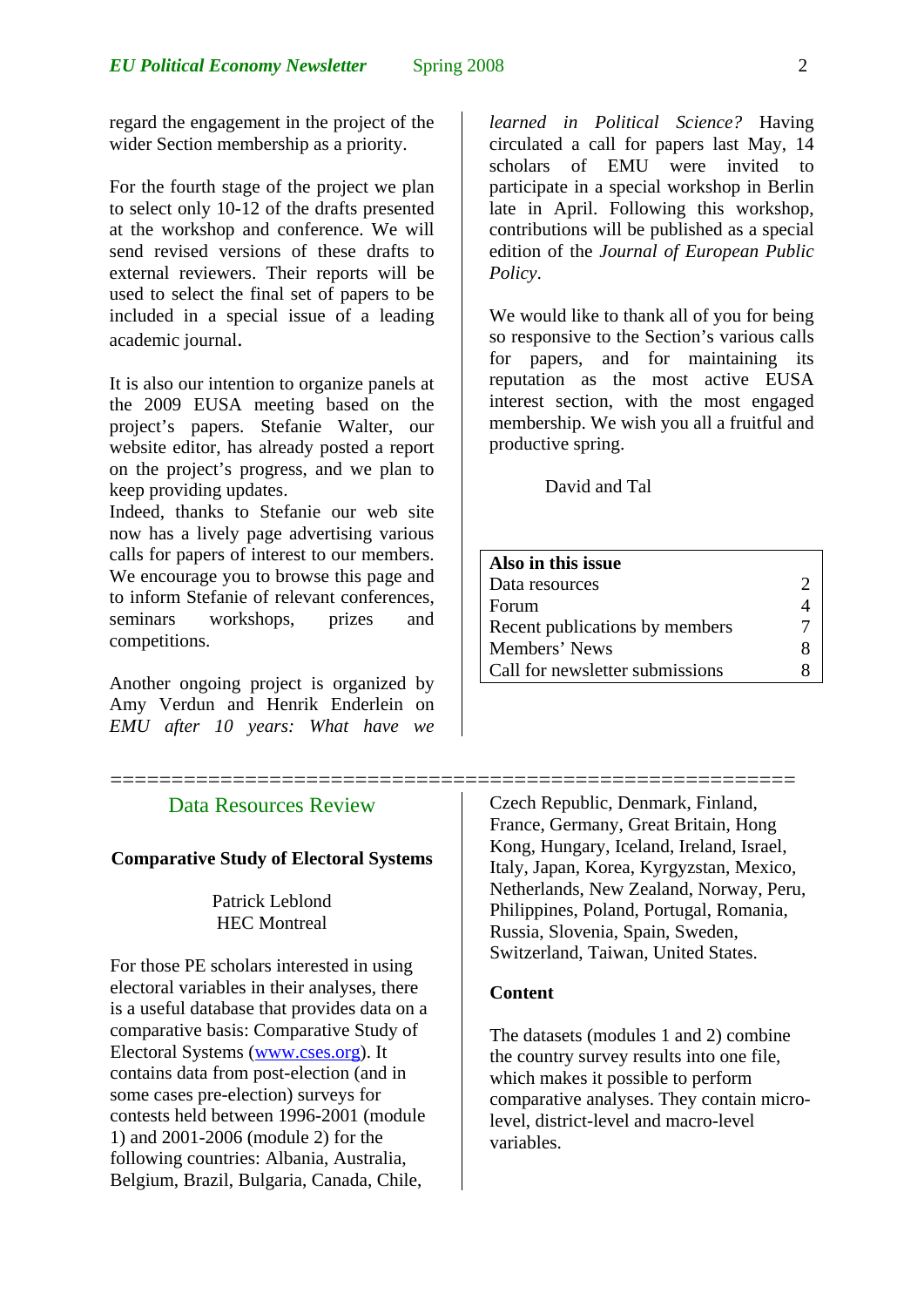## *Micro-level Variables*

Micro-level data contain demographic, vote choice and election variables. Demographic variables include the respondents' age, gender, education, marital status, employment status and type, religiosity, race, ethnicity, and primary electoral district. They also include information on the respondents' household (income, size, spouse's employment, etc.).

Vote choice variables indicate for which party/candidate respondents voted in presidential elections as well as parliamentary elections (lower and upper houses).

Election variables include respondents' level of participation in the elections, party affiliation/identification and ideology (leftright). They also provide data on respondents' views on the incumbent government's performance, the performance of the economy, the democratic and electoral process in general in the country, as well as party ideologies.

## *District-level Variables*

These variables include information on the number of candidates and party lists in the district. They also provide information on the percentage of votes that a party received in a given district as well as voter turnout.

### *Macro-level Variables*

This category provides data on parties (year of foundation, ideological family, position on the left-right scale, affiliation with European Parliamentary groups, and affiliation with international organization, percentage of parliamentary seats received in relevant legislative election, percentage of presidential votes received in relevant election, number of portfolios in government [before and after]); electoral

turnout; electoral alliance; size of cabinet; most salient factors in the election; the head of state, his or her mode of selection and the office's powers; the head of government, his or her mode of selection, and the office's powers; the legislature, its mode of selection, and the second chamber's powers.

### **Strengths**

The main strength of the CSES datasets is the comparative nature of the data and its substantive breadth (both individual level and macro-level data).

Another strength of the CSES database is that it provides the data for free on its website and users can download the datasets in STATA, SAS and SPSS formats (the raw data is also available in .txt format). The codebooks are also available and easy to follow, with the list of variables provided at the beginning and separated according to the abovementioned categories.

The website also provides a list of publications, papers and presentations that make use of the CSES datasets. This is useful for those who want to see how scholars have used the data until now and in what context. This yields a better sense of the scope of the CSES database.

The website also provides examples of the kinds of result that may be obtained from the datasets. For example, the site shows how individuals in different countries place themselves on the left-right scale on average. It also provides evidence that individuals who cast a ballot have higher incomes than those who do not.

## **Weaknesses**

The major weakness of the CSES datasets is that they do not include data on all elections that have taken place over a given period (i.e. a module) for a given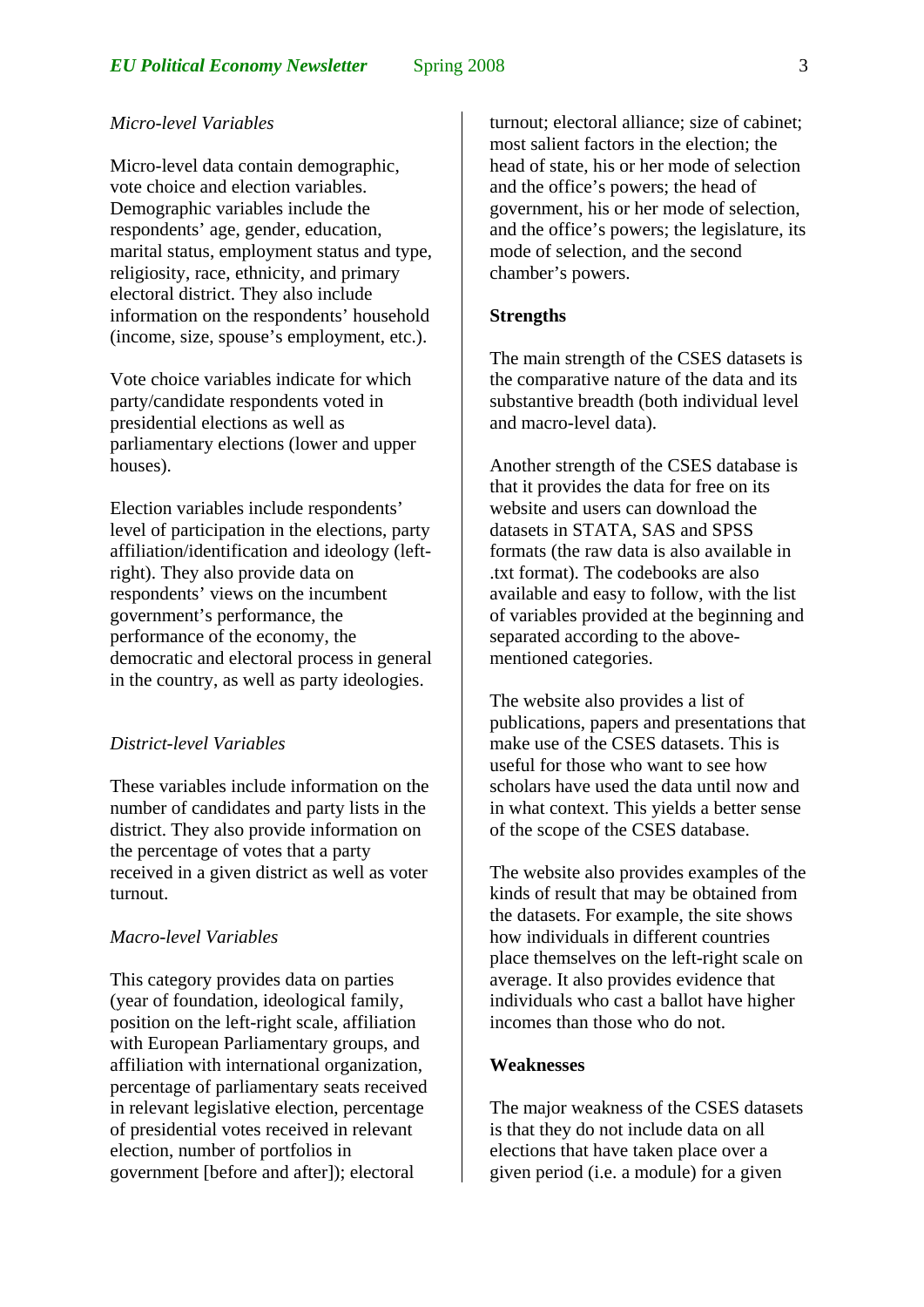country. For each module, there is usually only one election included per country. Therefore, one may question to what extent the data are really representative of a country's situation. Moreover, the datasets combine data on elections that have taken place over different years over a period of five years. This may affect cross-sectional comparability to a certain extent. Scholars should note these limits when using the CSES data.

=========================================================

Still, this is a very useful data resource for political economy scholars who may want to integrate electoral variables into their comparative analyses, whether they focus strictly on European countries or seek to cast their net wider.

#### Forum Section

#### Dermot Hodson, Forum Editor

### Introduction

The enlargement of the European Union is a topic that is of enduring interest to political economists. The accession of 12 new member states over the period 2004-2006 provides a unique natural experiment to observe the economic and political impact of EU membership and the interplay between European integration and domestic reforms. In this edition of the Forum, two distinguished scholars from CASE (the Centre for Social and Economic Research, Warsaw), Marek Dabrowski and Artur Radziwill, use the concepts of club goods to explain the costs and benefits of further enlargement for current and prospect EU Member States.

The Review Forum is open to all members of the EUSA Political Economy Interest Section who wish to share their views on empirical, theoretical and policy questions relating to EU Political Economy. Please send contributions to the next newsletter to Dermot Hodson (d.hodson@bbk.ac.uk) by 12 September 2008.

## **"Do as we do, be one of us" Can external anchoring of national reform process be delivered as global public good?**

Marek Dabrowski

### Artur Radziwill

## CASE – Center for Social and Economic Research

The enlargement of the European Union (EU) has been a very effective regional public (club) good, helping to promote better transition outcomes in Central and Eastern European countries. In particular, the consolidation phase in democratization,

institution building and structural transformation has been considerably more successful in countries reforming under EU accession conditionality (including Western Balkan countries and Turkey) compared with other forms of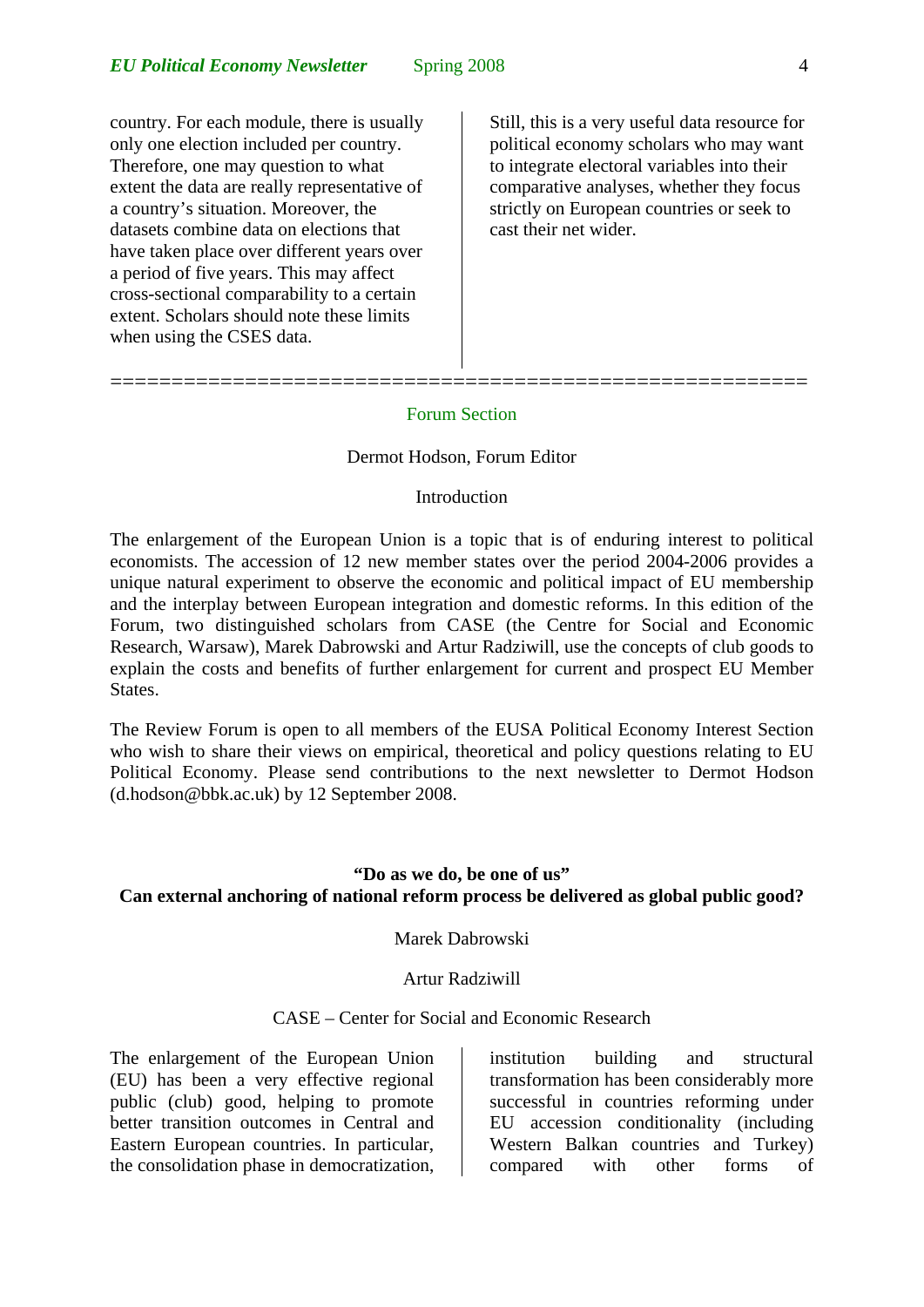conditionality provided, for example, by the Bretton Woods institutions. In the area of trade, the gains from WTO accession have been dwarfed by the impact of the opening of the EU trading block for accession countries. Finally, countries participating in the process of EU integration have shown greater discipline in maintaining macroeconomic stability, while IMF programs have been less effective in inducing stability in the absence of the European factor.

The EU's success at providing an external anchor for reforms in its accession states raises a number of important questions. Can this success be repeated in relation to the countries that have recently expressed an interest in becoming future EU members (like Moldova, Ukraine and Georgia)? Can the European Neighborhood Policy (ENP), a mechanism launched in 2004 and directed at CIS, Middle East and Northern Africa countries, be successful if it does not include the EU membership prospects? Pushing the question even further, is it possible to emulate the European integration model on other continents? Finally, can any lessons be drawn for global international organizations attempting to anchor reforms worldwide?

Unfortunately, it seems that momentum for further EU enlargements is currently very low. EU politicians, faced with a rejection of the Constitutional Treaty as result of the French and Dutch referenda in May 2005 linked by many to 'enlargement fatigue', are unlikely to push for new rounds of accession soon. Indeed many politicians explicitly criticize the treatment of European enlargement as a 'civilization project' preferring to focus on the interests and problems of current members.

From a political economy perspective, it comes as little surprise that incumbent members of a 'club' may be reluctant to provide unlimited membership privileges to newcomers even if the latter are ready to meet all the entry criteria. This is in the very nature of 'club goods', of which European integration is a typical example. The enlargement of a 'club' generally involves certain costs and risks to the incumbent members. In the concrete case of the EU, such costs are related, for example, to the size and structure of financial transfers, adjustment costs connected with expansion of the Single European Market, the risk of 'diluting' the influence of some incumbents in EU decision-making and making the latter more complicated and less predictable…etc. These costs might be particularly high in the cases of Turkey and the Ukraine, whose size, geopolitical location, demographic potential and institutional problems are viewed as a serious challenge for some incumbent member states.\* This means that future EU candidates face a more distant and less certain 'carrot' and the prospect of a bigger 'stick' in the form of potential exclusion. Whether this less favorable balance of incentives will provide sufficient incentives for reform remains an open question.

The same question can be asked of the European Neighborhood Policy (ENP). The lack of an explicit EU membership perspective creates doubts about whether the ENP can provide a sufficient external anchor for domestic reforms. On the other hand, one can try to imagine an attractive non-EU-membership 'carrot' for the EU neighbors in the form of enhanced security cooperation (NATO membership and/or close cooperation with the EU in the foreign and security policy spheres) in exchange for respecting European standards of human rights and democratic institutions (the first pillar of the Copenhagen criteria) and access to four basic economic freedoms in exchange for economic and institutional reforms (elements of the second and third pillar). While the early free movement of goods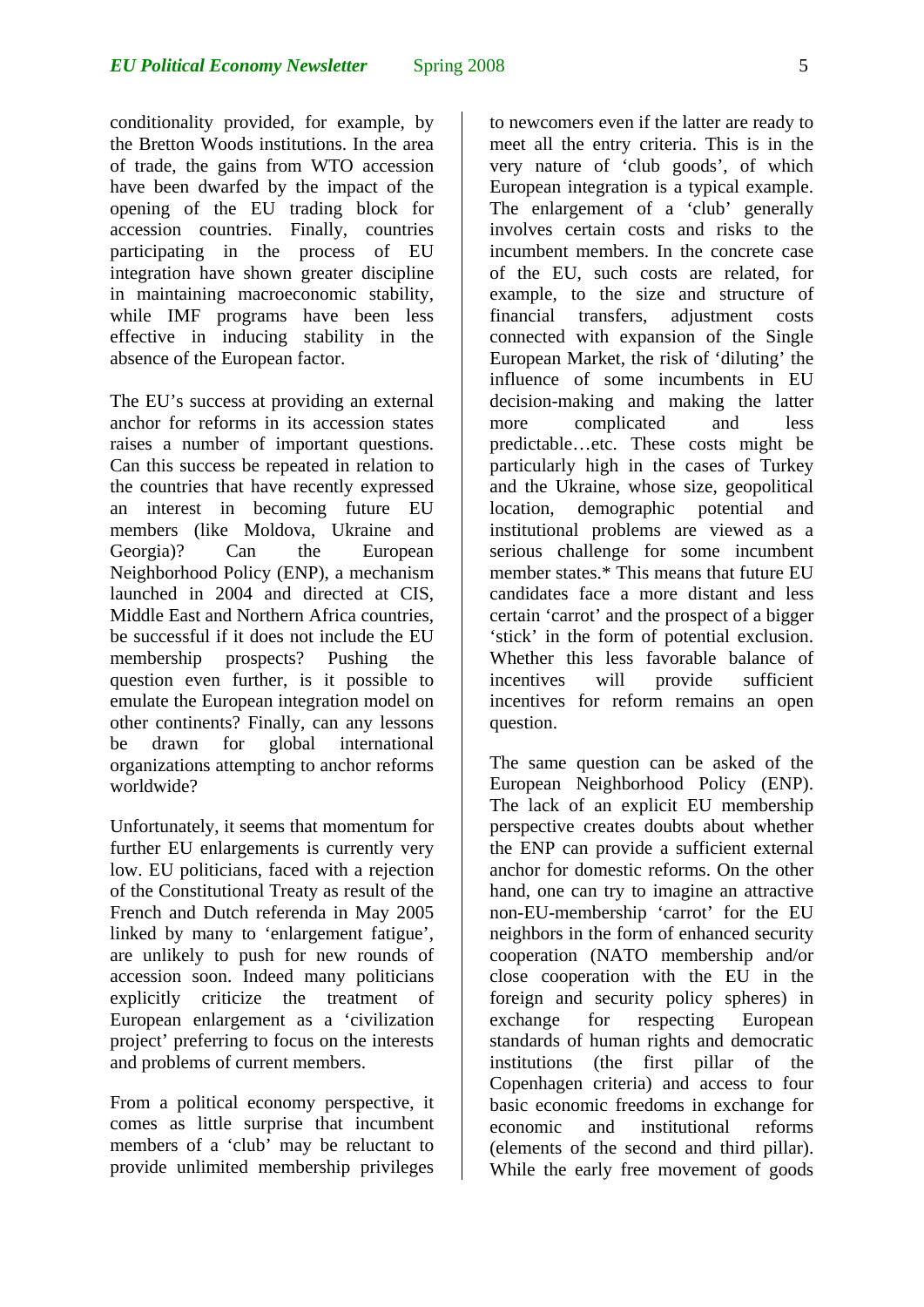can be considered as an important benefit and the immediate proof of EU goodwill, the ultimate reward probably lies in the free movement of persons. Theoretically, these benefits can be delivered without actual EU membership and could become a part of the ENP or an even wider development compact.

Finding an effective non-EU-membership model of economic and political integration in Europe and in its closest neighborhood may also be important for countries which are not interested in a full EU membership for various reasons, including Russia. This model could be based on the experience of West European countries which declined to join the EU but remain in a very close association with the EU (the European Economic Area in the case of Iceland and Norway, a system of bilateral agreements in the case of Switzerland).

This also leads us to the question of what are the chances of repeating the EU experience in other geographical regions. At the moment, many of the historical conditions that underpinned the launch of the European integration project in the 1950s seem not to exist in other regions. Although the past few decades brought numerous initiatives aimed at promoting economic and political integration in Asia, Arab countries, Latin America and Africa, most of them failed to deliver the expected results. An unwillingness to give up a significant part of national sovereignty in order to build effective regional institutions can be considered the basic reason for this failure. However, one cannot exclude changes in this respect in the future. Thus, learning from the EU experience, it makes sense to promote good governance and good policies. These lessons also may be partly useful for global institutions and arrangements that are responsible for delivery of global public goods.

The key lesson is that the long-term benefits of good governance and good reforms should be considered by major domestic constituencies as realistic, understandable and widely desirable. While the benefits of economic growth and poverty reduction are desirable and understandable, they might seem too distant and uncertain to strongly influence domestic reform efforts. So the effective external anchoring of national reforms should involve the credible commitment on the part of developed countries and international organizations acting on their behalf to deliver attractive rewards (club benefits like external security and access to four basic economic freedoms), when the conditionality is fulfilled. Conditionality itself must be broad-based and go beyond the narrowly defined specific technical criteria (i.e., it must promote real democracy, rule of law and free market). It should also be demanding and focused on implementation, as it was in the case of the Copenhagen EU accession criteria. In other words, an offer consisting of honest conditions and irresistible rewards, best summarized by the simple phrase: 'do as we do, be one of us', must be made. Such an offer is perhaps the public good that is in greatest deficit today both globally and in Europe, where enlargement risks losing its momentum and mechanisms of productive non-accession cooperation have yet to be found.

\* This note is based on the results of a research project on regional and global goods in the case of post-communist countries, which are published in CASE Network Studies and Analyses, No. 336. http://www.case.com.pl/upload/publikacja \_plik/13493806\_sa336.pdf

**Please send contributions to the next newsletter to Dermot Hodson ([d.hodson@bbk.ac.uk\)](mailto:d.hodson@bbk.ac.uk) by 12 September 2008.**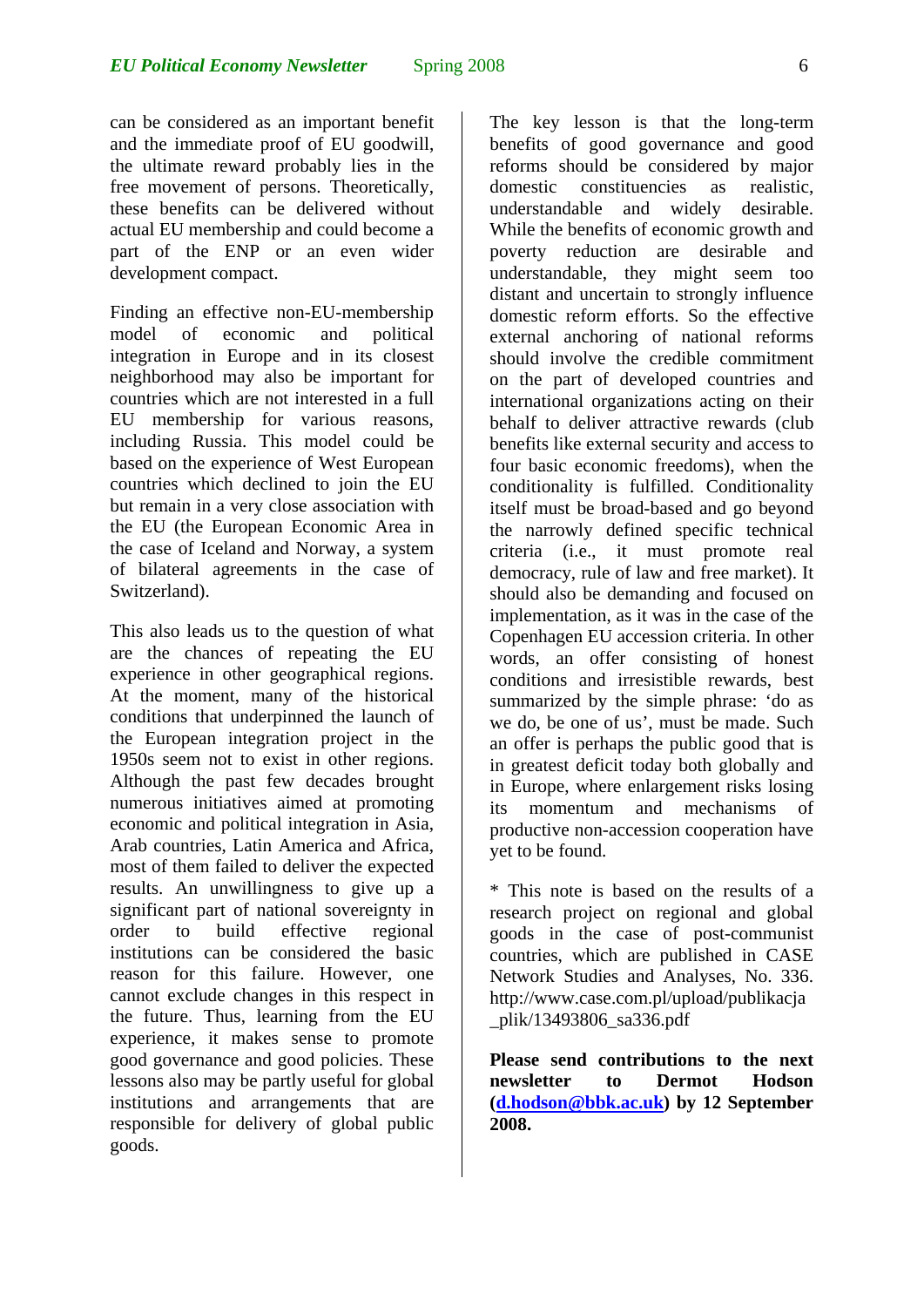# Members' Recent Publications

James Angresano, *French Welfare State Reform: Idealism Versus Swedish, New Zealand and Dutch Pragmatism*. London: Anthem Press, 2007.

James Angresano, "Orthodox Economic Education, Ideology and Commercial Interests: Relationships that Inhibit Poverty Alleviation," *Post-Autistic Economics Review*, Issue no. 44, 9 December 2007, pp. 37-58.

James Angresano, "Can France, Germany and Italy continue to afford generous welfare states?" *Global Business & Economics Anthology,* Volume 1, December 2007, pp. 1-13.

James Angresano, "Sustaining the Welfare State: Why Sweden's economy performs favorably while that of France languishes," *Connections: European Studies Annual Review*, Volume 3, 2007, pp. 38-48.

Ivo Maes, *Half a century of European financial integration. From the Rome treaty to the 21st century*. Mercatorfonds, 2007

T. Sadeh, 'Policies Adjusting to EMU: Idiosyncrasy and Democratic Institutions',

David Howarth and Tal Sadeh, "Economic Interests and the European Union: A Catalyst for European Integration or a Hindrance?" (pp. 1-8)

Patrick Leblond, "The Fog of Integration: Reassessing the Role of Economic Interests in European Integration" (pp. 9- 26)

Andreas Dür, "Bringing Economic Interests Back into the Study of EU Trade Policy-Making" (pp. 27-45)

ACES Cases, No. 2007.3. Available at: [http://transatlantic.sais](https://exchange.ou.edu/owa/redir.aspx?C=3735b335cfc74c1886bb5e85b2327845&URL=http%3a%2f%2ftransatlantic.sais-jhu.edu%2fACES%2fACES_Cases)[jhu.edu/ACES/ACES\\_Cases](https://exchange.ou.edu/owa/redir.aspx?C=3735b335cfc74c1886bb5e85b2327845&URL=http%3a%2f%2ftransatlantic.sais-jhu.edu%2fACES%2fACES_Cases)

Yves Tiberghien, Entrepreneurial States: Reforming Corporate Governance in France, Japan and Korea. A volume in the series: Cornell Studies in Political Economy, edited by Peter J. Katzenstein. Cornell University Press: Ithaca and London, 2007. [http://faculty.arts.ubc.ca/tiberg/Yves%27%](https://exchange.ou.edu/owa/redir.aspx?C=3735b335cfc74c1886bb5e85b2327845&URL=http%3a%2f%2ffaculty.arts.ubc.ca%2ftiberg%2fYves%27%20Homepage%2fEntrepreneurial%20State) [20Homepage/Entrepreneurial%20States](https://exchange.ou.edu/owa/redir.aspx?C=3735b335cfc74c1886bb5e85b2327845&URL=http%3a%2f%2ffaculty.arts.ubc.ca%2ftiberg%2fYves%27%20Homepage%2fEntrepreneurial%20State).ht

ml

Yves Tiberghien and Miranda A. Schreurs, "Multi-Level Reinforcement: Explaining European Union Leadership in Climate Change Mitigation." Global Environmental Politics 7, no. 4 (2007): 19- 46.

[http://faculty.arts.ubc.ca/tiberg/Yves%27%](https://exchange.ou.edu/owa/redir.aspx?C=3735b335cfc74c1886bb5e85b2327845&URL=http%3a%2f%2ffaculty.arts.ubc.ca%2ftiberg%2fYves%27%20Homepage%2fClimate_change.htm) [20Homepage/Climate\\_change.htm](https://exchange.ou.edu/owa/redir.aspx?C=3735b335cfc74c1886bb5e85b2327845&URL=http%3a%2f%2ffaculty.arts.ubc.ca%2ftiberg%2fYves%27%20Homepage%2fClimate_change.htm)

Nikolaos Zahariadis, *State Subsidies in the Global Economy.* New York: Palgrave Macmillan, 2008.

Special Issue of *The Britsh Journal of Politics & International Relations* (Volume 10, Numer 1, February 2008)

Lucia Quaglia, "Setting the Pace? Private Financial Interests and European Financial Market Integration" (pp. 46-63)

Mitchell P. Smith, "All Access Points are Not Created Equal: Explaining the Fate of Diffuse Interests in the EU" (pp. 64-83)

Andreas Bieler, "Labour and the Struggle over the Future European Model of Capitalism: British and Swedish Trade Unions and their Positions on EMU and European Co-operation" (pp. 84-104)